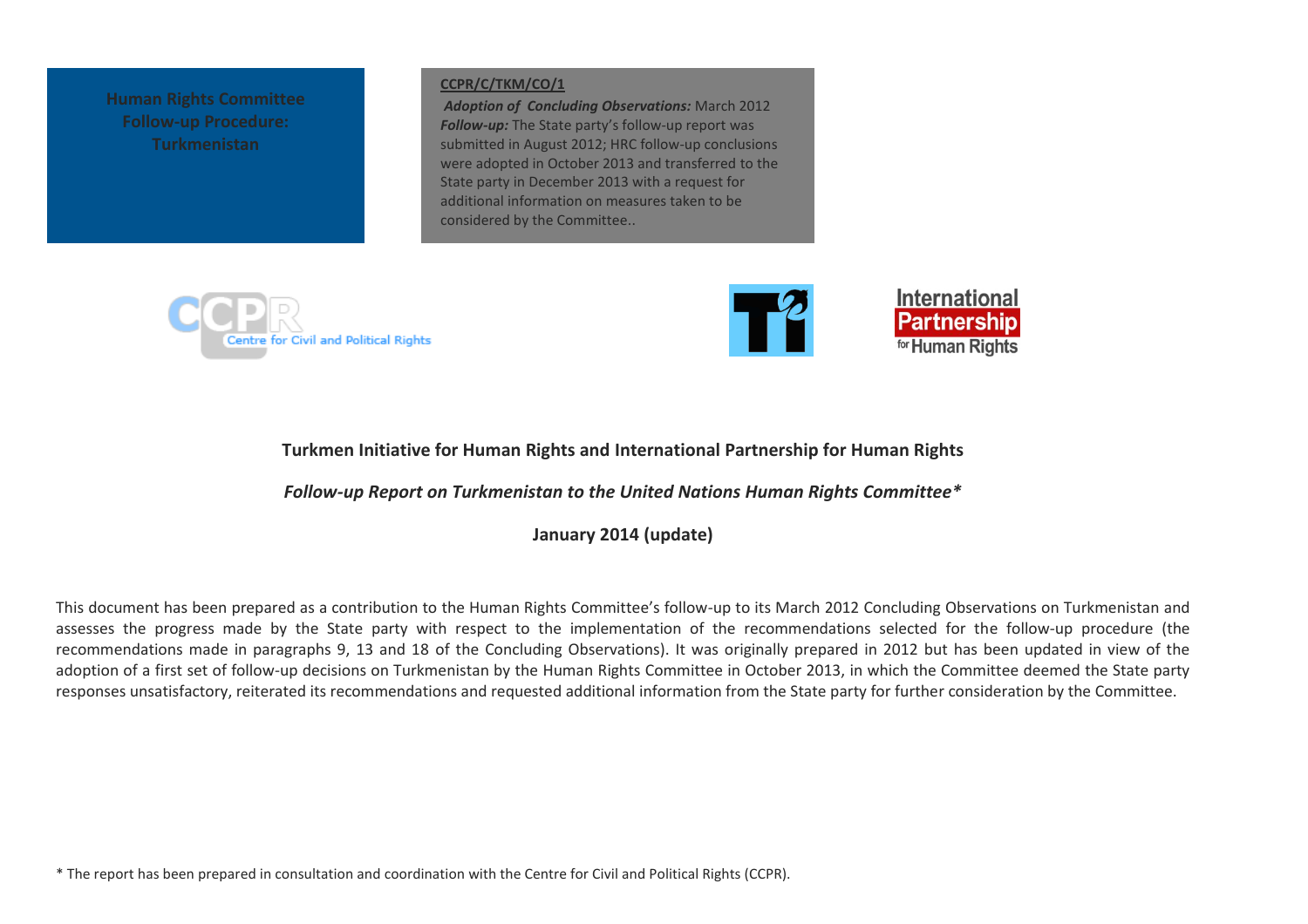# **SUMMARY TABLE**

| <b>Recommendations in par. 9</b>                                                                                                                                          | Grade          | <b>Overview</b>                                                                                                                                                                                                                                                                                                                                                                                                                                 |  |  |
|---------------------------------------------------------------------------------------------------------------------------------------------------------------------------|----------------|-------------------------------------------------------------------------------------------------------------------------------------------------------------------------------------------------------------------------------------------------------------------------------------------------------------------------------------------------------------------------------------------------------------------------------------------------|--|--|
| Revise the Criminal Code to incorporate a definition<br>of torture in accordance with the Convention against<br><b>Torture</b>                                            | B <sub>2</sub> | A new definition of torture has been incorporated into the Criminal Code, but comprehensive and effective<br>measures are needed to give effect to this provision in practice.                                                                                                                                                                                                                                                                  |  |  |
| Establish an independent oversight body to carry out<br>inspections in all places of detention                                                                            | $\mathsf C$    | To our knowledge, there has been no progress in this respect, and the Turkmen authorities have failed to put in<br>place an independent and effective mechanism to monitor prison and detention facilities. Serious restrictions<br>continue to be imposed on access to such facilities.                                                                                                                                                        |  |  |
| Ensure effective investigations of torture complaints,<br>prosecution and punishment of perpetrators and<br>adequate reparation for victims                               | С              | There appears to have been no positive change in the situation in this regard, and the Turkmen authorities<br>have failed to take effective measures to enhance efforts to investigate and punish torture and ill-treatment.                                                                                                                                                                                                                    |  |  |
| Allow visits of international humanitarian<br>organizations to all places of detention                                                                                    | <b>B2</b>      | While the authorities have organized a few visits for ICRC representatives to "acquaint" themselves with<br>selected detention sites, this organization has not been granted unhindered access to all places of detention,<br>which would enable it to carry out thorough monitoring in correspondence with its basic conditions, including<br>private discussions with detainees of its choice and repeat visits as often as deemed necessary. |  |  |
| <b>Recommendations in par. 13</b>                                                                                                                                         | Grade          | <b>Overview</b>                                                                                                                                                                                                                                                                                                                                                                                                                                 |  |  |
| Take measures to eradicate corruption by<br>investigating, prosecuting and punishing alleged<br>perpetrators of corruption, including judges                              | C              | There are no indications that the State party has made any systematic efforts to investigate corruption<br>allegations and bring perpetrators to justice, and corruption remains pervasive in the country.                                                                                                                                                                                                                                      |  |  |
| Safeguard the independence of the judiciary,<br>guarantee tenure of office of judges and sever the<br>judiciary's ties with the executive                                 | C              | The presidential administration continues to dominate all branches of power and judges are arbitrarily<br>appointed and dismissed by the president. Serious concerns remain about the use of the court system to hand<br>down convictions on politically motivated charges in unfair and closed trials.                                                                                                                                         |  |  |
| <b>Recommendations in par. 18</b>                                                                                                                                         | Grade          | <b>Overview</b>                                                                                                                                                                                                                                                                                                                                                                                                                                 |  |  |
| Uphold the right of journalists, human rights<br>defenders and others to freedom of expression, and<br>allow international human rights organizations into<br>the country | $\mathsf C$    | The government continues to enforce its information monopoly with the help of state-controlled media and<br>anyone who openly challenges government policies remain highly vulnerable to intimidation and harassment.<br>International human rights NGOs and UN human rights mechanisms continue to be denied access to the<br>country.                                                                                                         |  |  |
| Ensure unrestricted access to the internet                                                                                                                                | $\mathsf C$    | Less than 10% of the population currently has access to the internet. Costs for internet access remain<br>prohibitive and efforts to promote internet use are lacking. The internet remains heavily censored, and access<br>is blocked to online content that authorities do not like. Internet activity e.g. on online forums is monitored by<br>security services.                                                                            |  |  |
| Ensure that any restrictions on the right to freedom of<br>expression comply with art. 19§3 of the Covenant.                                                              | С              | Freedom of expression continues to be restricted in ways that are not consistent with the provisions of the<br>Covenant.                                                                                                                                                                                                                                                                                                                        |  |  |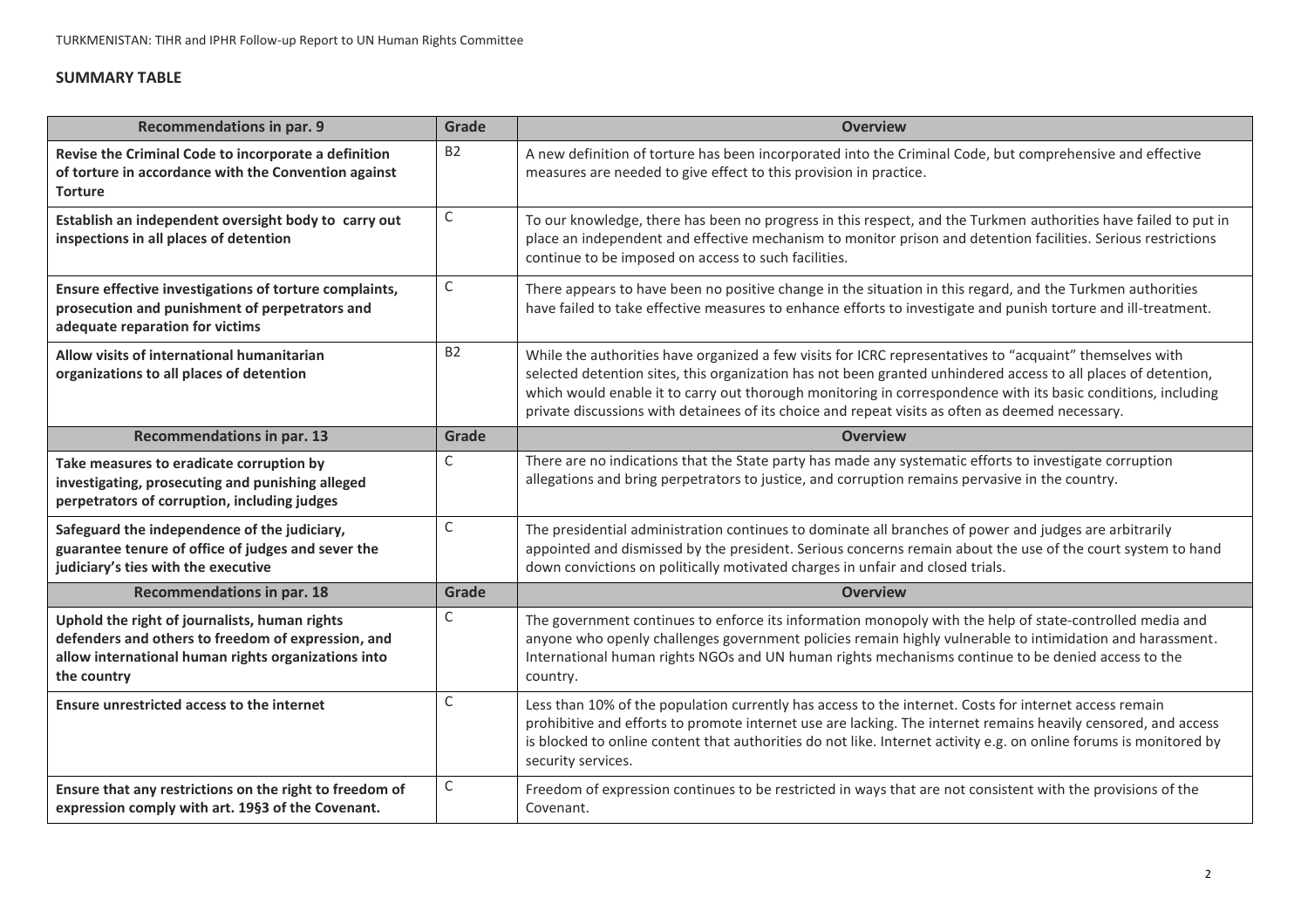## **DETAILED ASSESSMENT**

### *Paragraph 9*

**.** 

The Committee is concerned at increased reports of torture and ill-treatment in places of detention where it is often used to extract confessions from accused persons, and the lack of an independent body to investigate abuse by law enforcement officers and to conduct regular visits to prisons and other places of detention. The Committee also expresses concern at the lack of a definition of torture in the State party's legislation. The Committee is further concerned that access to places of detention is denied to international human rights monitors (art. 7).

| <b>Recommendation of the</b>                                                                                                                                                                                                                                                             | Grade     | Assessment of the current situation                                                                                                                                                                                                                                                                                                                                                                                                                                                                                                                                                                                                                                                                                                                                                                                                                                                                                                                                                                                                                                                                                                                                        | Additional measures needed by                                                                                                                                          |
|------------------------------------------------------------------------------------------------------------------------------------------------------------------------------------------------------------------------------------------------------------------------------------------|-----------|----------------------------------------------------------------------------------------------------------------------------------------------------------------------------------------------------------------------------------------------------------------------------------------------------------------------------------------------------------------------------------------------------------------------------------------------------------------------------------------------------------------------------------------------------------------------------------------------------------------------------------------------------------------------------------------------------------------------------------------------------------------------------------------------------------------------------------------------------------------------------------------------------------------------------------------------------------------------------------------------------------------------------------------------------------------------------------------------------------------------------------------------------------------------------|------------------------------------------------------------------------------------------------------------------------------------------------------------------------|
| <b>Human Rights Committee</b>                                                                                                                                                                                                                                                            |           |                                                                                                                                                                                                                                                                                                                                                                                                                                                                                                                                                                                                                                                                                                                                                                                                                                                                                                                                                                                                                                                                                                                                                                            | the State party                                                                                                                                                        |
| The Committee recommends that the<br>State party:<br>(a) Revise its Criminal Code in order to<br>incorporate a definition of torture that<br>is in line with the definition under the<br>Convention against Torture and Other<br>Cruel, Inhuman or Degrading Treatment<br>or Punishment; | <b>B2</b> | In August 2012, Turkmenistan's Criminal Code was amended so as to incorporate an<br>article criminalizing "torture." This article $(182-1^1)$ provides for a definition of torture<br>that had previously been lacking and establishes penalties of three to eight years in<br>prison for the use of torture, and of up to 15 years in prison in aggravated<br>circumstances. This was a welcome development. However, it is also crucial that the<br>Turkmen authorities take effective measures to implement the new article and to<br>ensure that cases of torture are duly investigated and prosecuted under it.<br>When visiting Turkmenistan in May 2013, UN Assistant Secretary General for Human<br>Rights Ivan Simonovic found that there had been no investigations or criminal<br>prosecutions for torture. <sup>2</sup> This highlights the need for comprehensive additional<br>measures by the Turkmen authorities, in particular measures in line with the<br>Committee's recommendations under b) to d) below, to ensure that the new<br>provision of torture does not remain a dead letter but is used to ensure<br>accountability for abuse in practice. | The State party should ensure<br>effective implementation of the<br>new provision on torture and keep<br>the Committee updated about<br>measures taken in this regard. |
| (b) Take appropriate measures to put an<br>end to torture by, inter alia, establishing<br>an independent oversight body to carry<br>out independent inspections and<br>investigations in all places of detention<br>of alleged misconduct by law<br>enforcement officials;               | C         | To our knowledge, there has been no progress in this respect, and the Turkmen<br>authorities have failed to put in place an independent and effective mechanism to<br>monitor prison and detention facilities.<br>The State party has claimed that monitoring and supervisory commissions were<br>created under a 2010 presidential decree to participate in the oversight of prisons <sup>3</sup> ,<br>and has indicated that such bodies may consist of representatives of "non-<br>governmental organizations, unions, democratic parties and local authorities." <sup>4</sup> We<br>have no further information about the commissions referred to by the State party.<br>However, there are serious doubts that such bodies may be able to play any                                                                                                                                                                                                                                                                                                                                                                                                                    | The State party should take<br>adequate measures to implement<br>the recommendation made by the<br>Committee.                                                          |

<sup>&</sup>lt;sup>1</sup> The text of the new provision (in Russian) is available here : http://www.infoabad.com/zakonodatelstvo-turkmenistana/v-ugolovnyi-kodeks-turkmenistana-vnesena-novaja-statja-pytka.html

<sup>2</sup> See statement at http://www.ohchr.org/EN/NewsEvents/Pages/DisplayNews.aspx?NewsID=13361&LangID=E

<sup>&</sup>lt;sup>3</sup> Page 5 of the State party's August 2012 follow-up report to the Committee.

<sup>4</sup> See statements made by the State party during the Committee's review in March 2012, http://www.un.org/News/Press/docs/2012/hrct743.doc.htm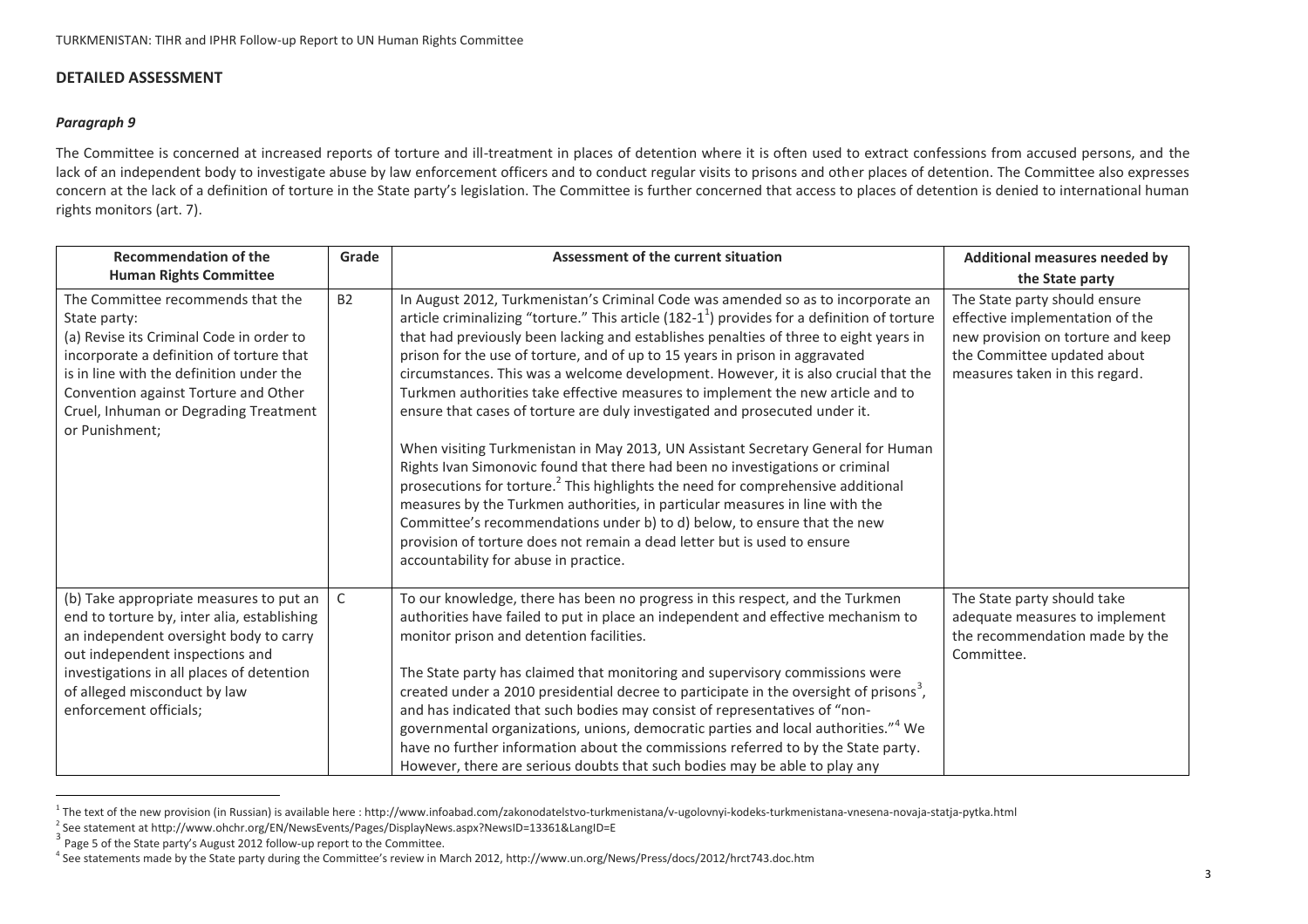|                                                                                                                                                                                                                                                                                |             | independent or effective role in monitoring prison conditions in the current<br>situation, where the government continues to promote GONGOs in place of real<br>NGOs, there are no political opposition parties and criticism of official policies is<br>suppressed. These concerns are further reinforced by the serious restrictions that<br>continue to be imposed on access to detention and prison facilities in the country.<br>In connection with the Universal Periodic Review of Turkmenistan in 2013, the<br>Turkmen government undertook to ratify the Optional Protocol to the Convention<br>against Torture and establish an independent national prevention and monitoring<br>mechanism under this protocol. <sup>5</sup> Our organizations do not have information about<br>any measures taken by the State party to follow up on this pledge.<br>We believe that the Committee should insist that the State party grants truly<br>independent national and international bodies access to all detention and prison<br>facilities. |                                                                                                                                                                                                                                                                           |
|--------------------------------------------------------------------------------------------------------------------------------------------------------------------------------------------------------------------------------------------------------------------------------|-------------|---------------------------------------------------------------------------------------------------------------------------------------------------------------------------------------------------------------------------------------------------------------------------------------------------------------------------------------------------------------------------------------------------------------------------------------------------------------------------------------------------------------------------------------------------------------------------------------------------------------------------------------------------------------------------------------------------------------------------------------------------------------------------------------------------------------------------------------------------------------------------------------------------------------------------------------------------------------------------------------------------------------------------------------------------|---------------------------------------------------------------------------------------------------------------------------------------------------------------------------------------------------------------------------------------------------------------------------|
| (c) () The State party should also<br>ensure that allegations of torture and<br>ill-treatment are effectively<br>investigated, and that perpetrators are<br>prosecuted and punished with<br>appropriate sanctions, and that the<br>victims receive adequate reparation;<br>and | $\mathsf C$ | To our knowledge, there has been no positive change in the situation in this regard,<br>and the Turkmen authorities have failed to take effective measures in practice to<br>enhance efforts to investigate and punish torture and ill-treatment in response to<br>the recommendation made by the Committee.<br>As noted above, when visiting Turkmenistan in May 2013, UN Assistant Secretary<br>General for Human Rights Ivan Simonovic found that no investigation had been<br>carried out on the basis of the new Criminal Code article on torture that was<br>introduced in 2012. He was told that Prosecutor's General's Office had not received<br>any allegations of torture nor initiated any investigations ex officio. <sup>6</sup>                                                                                                                                                                                                                                                                                                    | The State party should take<br>adequate measures to implement<br>the recommendation and provide<br>the Committee with detailed<br>information about steps taken, in<br>particular statistics concerning<br>prosecutions and convictions for<br>torture and ill-treatment. |
| (d) Allow visits by recognized<br>international humanitarian<br>organizations to all places of detention.                                                                                                                                                                      | <b>B2</b>   | The Turkmen authorities organized visits for International Committee of the Red<br>Cross (ICRC) delegates to "acquaint" themselves with a prison medical institution in<br>July 2011, as well as with a youth prison and the construction site of a new women's<br>prison in April 2012. <sup>7</sup> The visits did not include any private meetings with inmates. <sup>8</sup><br>While the Turkmen authorities have continued discussions on cooperation with the<br>ICRC, no new visits have been reported and, as previously, the ICRC has not been<br>granted unhindered access to the country's detention facilities, which would enable<br>it to carry out thorough monitoring in correspondence with its basic conditions,<br>including private discussions with detainees of its choice and repeat visits as often as<br>deemed necessary.                                                                                                                                                                                              | The State party should grant the<br>ICRC, as well as other independent<br>international organizations<br>unrestricted access to all the<br>country's detention facilities.                                                                                                |

<sup>&</sup>lt;sup>5</sup> See recommendations accepted by Turkmenistan (among others recommendation 113.2), http://www.upr-info.org/IMG/pdf/recommendations\_and\_pledges\_turkmenistan\_2013.pdf

**.** 

<sup>6</sup> See statement at http://www.ohchr.org/EN/NewsEvents/Pages/DisplayNews.aspx?NewsID=13361&LangID=E

 $^7$  As reported by the state Party on p. 6 in its August 2012 follow-up report, as well as by the ICRC, http://www.icrc.org/eng/resources/documents/news-release/2012/turkmenistan-news-2012-04-09.htm

<sup>&</sup>lt;sup>8</sup> Radio Free Europe/Radio Liberty, "Red Cross Visits Turkmenistan," 10 April 2012, at http://www.rferl.org/content/red\_cross\_visits\_turkmenistan/24543440.html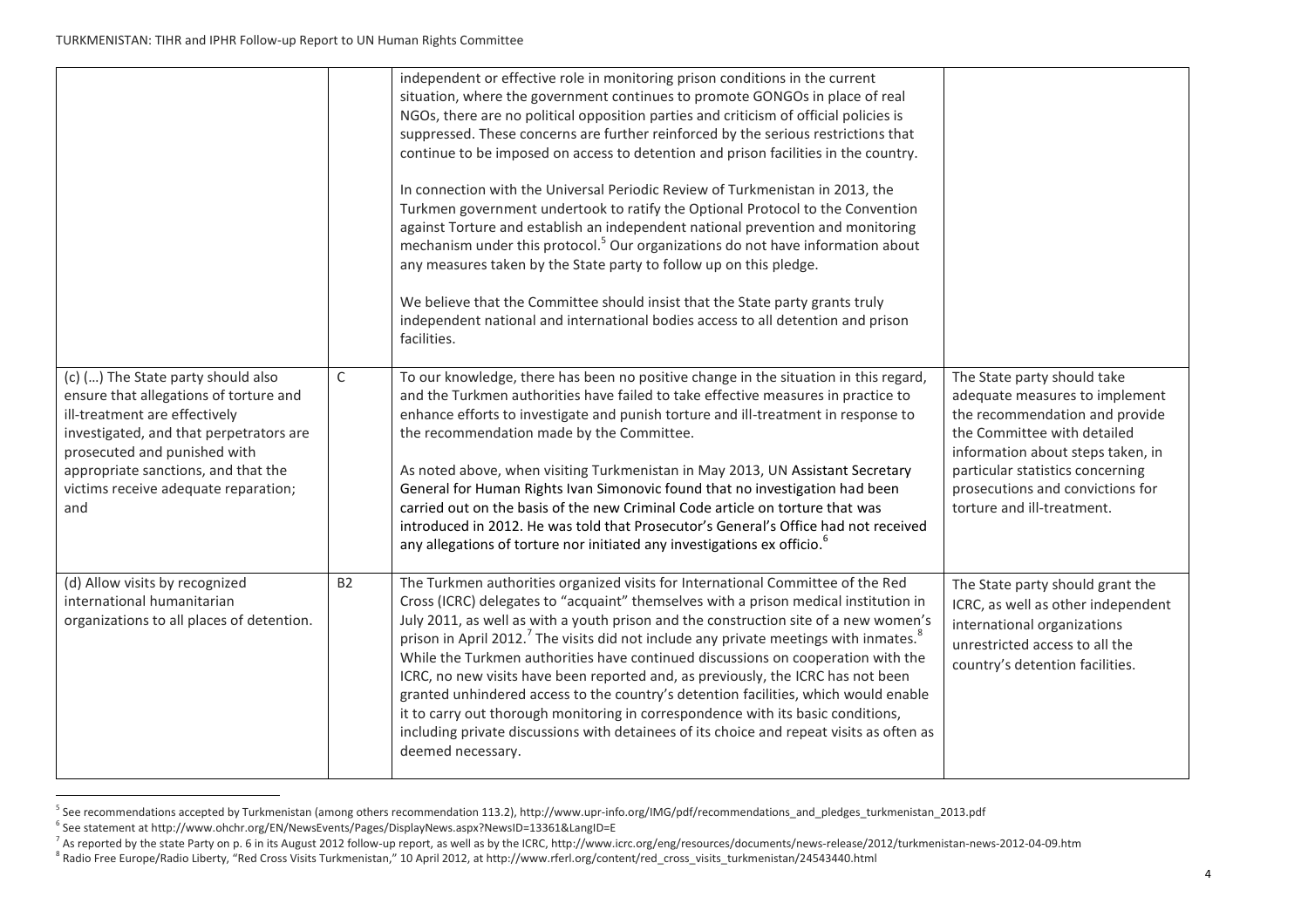| No other independent international organizations have been allowed to visit any<br>detention facilities in the country. |  |
|-------------------------------------------------------------------------------------------------------------------------|--|
|-------------------------------------------------------------------------------------------------------------------------|--|

### *Paragraph 13*

**.** 

The Committee expresses concern at reports that corruption is widespread in the judiciary. The Committee also expresses concern at the lack of an independent judiciary in the State party particularly with regard to tenure of office since judges are appointed by the President for renewable terms of five years. The Committee is concerned that this lack of security of tenure has the effect of exerting undue influence by the executive on the administration of justice in the State party (arts. 2 and 14).

| <b>Recommendation of the</b><br><b>Human Rights Committee</b>                                                                                                                     | Grade | Assessment of the current situation                                                                                                                                                                                                                                                                                                                                                                                                                                                                                                                                                                                                                                                                                                                                                                                                                                                                                                                                                                                                                                                                                                                                                                                                                                                                                                                                                                                                                                                                                                                                                                                                                                                                                        | Additional measures needed by<br>the State party                                                                                                                                                                                                                                                                                                                       |
|-----------------------------------------------------------------------------------------------------------------------------------------------------------------------------------|-------|----------------------------------------------------------------------------------------------------------------------------------------------------------------------------------------------------------------------------------------------------------------------------------------------------------------------------------------------------------------------------------------------------------------------------------------------------------------------------------------------------------------------------------------------------------------------------------------------------------------------------------------------------------------------------------------------------------------------------------------------------------------------------------------------------------------------------------------------------------------------------------------------------------------------------------------------------------------------------------------------------------------------------------------------------------------------------------------------------------------------------------------------------------------------------------------------------------------------------------------------------------------------------------------------------------------------------------------------------------------------------------------------------------------------------------------------------------------------------------------------------------------------------------------------------------------------------------------------------------------------------------------------------------------------------------------------------------------------------|------------------------------------------------------------------------------------------------------------------------------------------------------------------------------------------------------------------------------------------------------------------------------------------------------------------------------------------------------------------------|
| The State party should take measures to<br>eradicate corruption by investigating,<br>prosecuting and punishing alleged<br>perpetrators, including judges who may<br>be complicit. | C     | Corruption remains rampant in Turkmenistan, and there are no indications that the<br>State party has made any systematic efforts to investigate corruption allegations and<br>hold perpetrators accountable, in response to the Committee's recommendation.<br>In Transparency International's Corruption Perceptions Index 2013, Turkmenistan<br>was ranked among the ten worst of 175 countries, with its score unchanged from<br>the previous year (17 on a scale from 0-100 where 0 represents the highest level of<br>corruption). As documented by TIHR in a number of recent reports, corrupt<br>practices are pervasive among different authorities, as well as education, health<br>care, banking and other state-run institutions. <sup>10</sup> TIHR's monitoring shows that<br>citizens have to pay bribes for ensuring different types of basic services (ranging<br>from getting through a traffic control to securing employment, business licenses or<br>school enrolment for children), $^{11}$ while executives at all levels abuse their position<br>for personal gain. <sup>12</sup><br>In the autumn of 2013, the Turkmen president initiated a series of dismissals of high-<br>level prosecutors, government officials and heads of state enterprises, accusing<br>them of shortcomings in their work, abuse of office, and corruption. Among those<br>fired were the country's general prosecutor and the prosecutor of the capital<br>Ashgabat. In relation to the latter, as well as some other officials, criminal<br>investigations on bribery and other charges were also opened. <sup>13</sup> However, like<br>previous reshuffles among top officials in Turkmenistan, the autumn campaign | The State party should<br>acknowledge the serious level of<br>corruption in the country and take<br>robust and effective measures to<br>eradicate it, including by ensuring<br>transparency, accountability and<br>oversight throughout the public<br>sector and by systematically<br>investigating corruption allegations<br>and bringing perpetrators to<br>justice. |

<sup>9</sup> Transparency International, *Corruptions Perception Index 2013*, http://www.transparency.org/cpi2013/results

<sup>&</sup>lt;sup>10</sup> See TIHR news releases, "Bribery is a common phenomenon in Turkmenistan," 6 December 2013, http://www.chrono-tm.org/en/2013/12/bribery-is-a-common-phenomenon-in-turkmenistan/; and "The corruption level in Turkmenistan remains one of the highest in the world," 15 July 2013, http://www.chrono-tm.org/en/2013/07/the-corruption-level-in-turkmenistan-remains-one-of-the-highest-in-the-world/

<sup>11</sup> TIHR, "We live like we pay," 12 April 2013, http://www.chrono-tm.org/en/2013/04/we-live-like-we-pay/

 $12$  TIHR, "All pervasive arbitrariness," 7 October 2013, http://www.chrono-tm.org/en/2013/10/all-pervasive-arbitrariness/

<sup>&</sup>lt;sup>13</sup> See TIHR news releases, «Бывший прокурор Ашхабада признал свою вину и дал показания», 21 September 2013, http://www.chrono-tm.org/2013/09/byivshiy-prokuror-ashhabada-priznal-svoyu-vinu-i-dal-pokazaniya/; and **"**Prosecutor, fried fish and teryak,**"** 8 October 2013, http://www.chrono-tm.org/en/2013/10/prosecutor-fried-fish-and-teryak/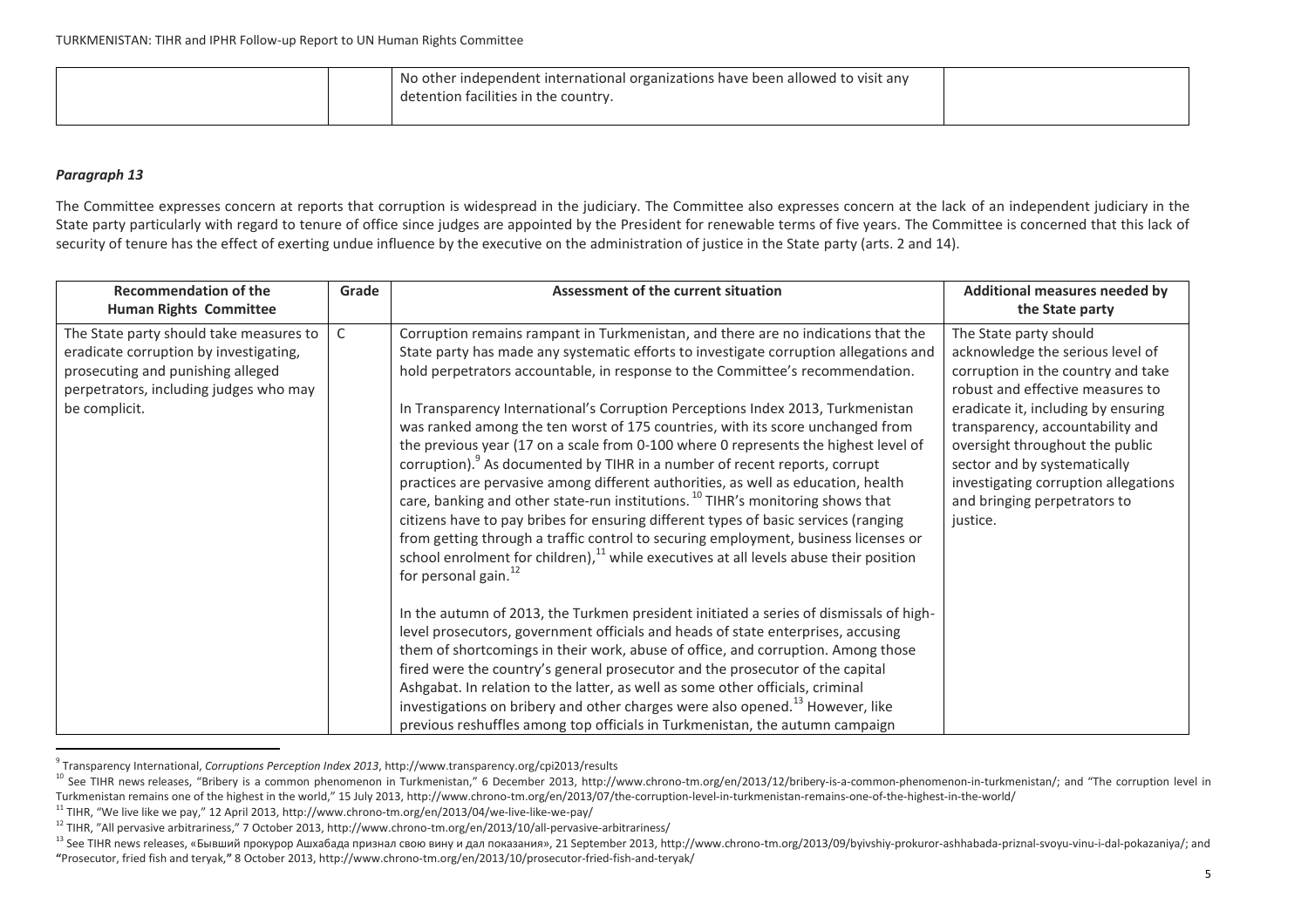|                                                                                                                                                                                                                                 |   | appeared to be mainly about maintaining control and ensuring loyalty within the<br>country's closed, non-transparent and repressive governance system rather than<br>forming part of a coherent anti-corruption effort.                                                                                                                                                                                                                                                                                                                                                                      |                                                                                                                                                                                                                                                 |
|---------------------------------------------------------------------------------------------------------------------------------------------------------------------------------------------------------------------------------|---|----------------------------------------------------------------------------------------------------------------------------------------------------------------------------------------------------------------------------------------------------------------------------------------------------------------------------------------------------------------------------------------------------------------------------------------------------------------------------------------------------------------------------------------------------------------------------------------------|-------------------------------------------------------------------------------------------------------------------------------------------------------------------------------------------------------------------------------------------------|
| The State party should take all<br>necessary measures to safeguard the<br>independence of the judiciary by<br>guaranteeing their tenure of office, and<br>sever the administrative and other ties<br>with the Executive Office. | J | As previously, the constitutional principle of separation of powers is not enforced in<br>Turkmenistan, and the presidential administration continues to dominate all<br>branches of power. Thus, the country's judiciary is not independent. According to<br>our information, judges continue to be appointed and dismissed by the Turkmen<br>president without any legislative review.<br>Serious concerns remain about the use of the court system to hand down                                                                                                                           | The State party should take<br>adequate measures to implement<br>the recommendation made by the<br>Committee. It should also ensure<br>that the country's courts are not<br>used to punish individuals for<br>politically motivated purposes in |
|                                                                                                                                                                                                                                 |   | convictions on politically motivated charges in unfair and closed trials. Unknown<br>numbers of individuals continue to serve prison sentences on such charges (the<br>secrecy surrounding trials and imprisonments makes it impossible to determine<br>even an approximate number of victims). Former Foreign Minister Boris<br>Shikhmuradov and dozens of other individuals who were convicted and given<br>lengthy prison sentences in show trials held after the purported November 2002<br>assassination attempt on late President Saparmurad Niyazov remain disappeared. <sup>14</sup> | unfair trials. It should immediately<br>release all individuals who are<br>currently imprisoned on such<br>grounds and disclose the faith of<br>those who have disappeared in<br>prison.                                                        |

## *Paragraph 18*

**.** 

The Committee expresses concern at reports that the State party systematically does not respect the right to freedom of expression. The Committee, in particular, expresses concern at reports of the harassment and intimidation of journalists and human rights defenders in the State party, and its refusal to grant entry visas to international human rights organizations. The Committee is also concerned at allegations that the State party monitors the use of the Internet and blocks access to some websites (art. 19).

| <b>Recommendation of the</b><br><b>Human Rights Committee</b>                                                                                                                                                                                                                        | Grade | Assessment of the current situation                                                                                                                                                                                                                                                                                                                                                                                                                                                                                                                                                                                                                                                                                                                                                                                                                                                                                                                                   | Additional measures needed by<br>the State party                                                              |
|--------------------------------------------------------------------------------------------------------------------------------------------------------------------------------------------------------------------------------------------------------------------------------------|-------|-----------------------------------------------------------------------------------------------------------------------------------------------------------------------------------------------------------------------------------------------------------------------------------------------------------------------------------------------------------------------------------------------------------------------------------------------------------------------------------------------------------------------------------------------------------------------------------------------------------------------------------------------------------------------------------------------------------------------------------------------------------------------------------------------------------------------------------------------------------------------------------------------------------------------------------------------------------------------|---------------------------------------------------------------------------------------------------------------|
| The State party should ensure that<br>journalists, human rights defenders and<br>individuals are able to freely exercise<br>their right to freedom of expression in<br>accordance with the Covenant, and also<br>allow international human rights<br>organizations into the country. |       | Freedom of expression remains seriously curtailed in the country. As previously, all<br>media in the country are tightly controlled by the government, in spite of the entry<br>into force in January 2013 of a first-ever Law on Media that prohibits censorship and<br>unlawful interference in the media and sets out as objectives of state policy to<br>guarantee media pluralism and independence. Those few local journalists who<br>contribute to independent foreign media such as Radio Free Europe/Radio Liberty,<br>civil society activists, and other members of civil society who dare to openly<br>challenge official policies remain highly vulnerable to intimidation and harassment.<br>In a well-documented pattern, surveillance, interrogations, "blacklists" for travel<br>abroad, and detentions and imprisonments on politically motivated grounds are<br>used to punish and put pressure on critical voices. In a recent example, Radio Free | The State party should take<br>adequate measures to implement<br>the recommendation made by the<br>Committee. |

<sup>&</sup>lt;sup>14</sup> On this issue, see also "Turkmenistan : Prove They are Alive," 7 October 2013, http://civicsolidarity.org/article/809/turkmenistan-prove-they-are-alive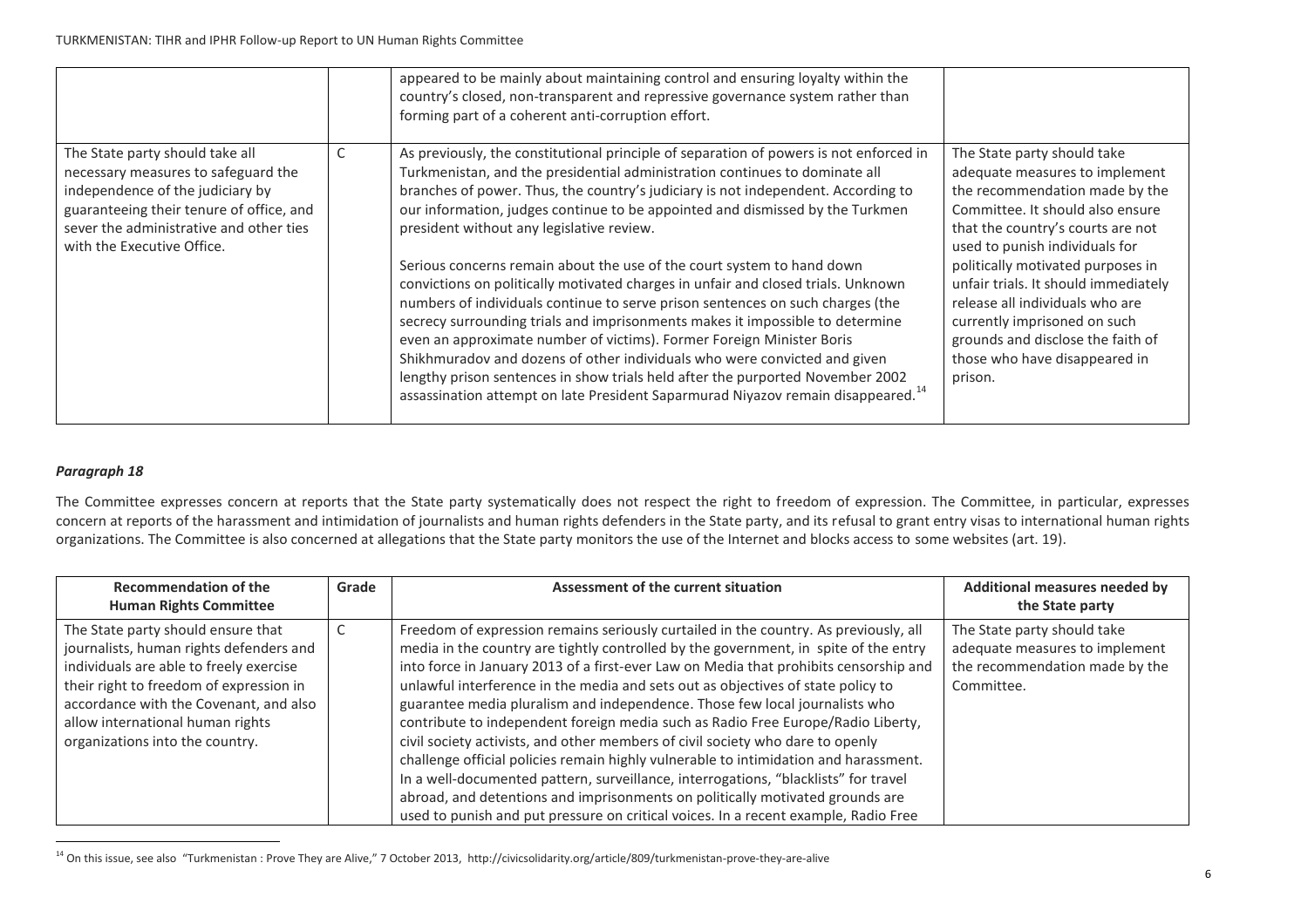|                                                                                                                                  |   | Europe/Radio Liberty journalist Rovshen Yazmuhamedov was detained without<br>explanation for two weeks in May 2013 after publishing several articles that<br>generated active discussion on the service's website. In another example, former<br>government minister Geldimurat Nurmuhammedov was arrested and forcibly held<br>in a drug treatment clinic in October 2012-July 2013 after openly criticizing the<br>political situation in the country and seeking to register an initiative group to<br>nominate candidates for the December 2013 parliamentary elections. <sup>15</sup><br>International human rights NGOs have not been permitted access to Turkmenistan<br>and requests made by ten UN human rights mechanisms to visit the country have<br>not been granted, leaving the Special Rapporteur on Religion the only one to have<br>been received by the Turkmen authorities (in 2008). <sup>16</sup>                                                                         |                                                                                                                                                                                                                                                                                                                                                                                                                                         |
|----------------------------------------------------------------------------------------------------------------------------------|---|-------------------------------------------------------------------------------------------------------------------------------------------------------------------------------------------------------------------------------------------------------------------------------------------------------------------------------------------------------------------------------------------------------------------------------------------------------------------------------------------------------------------------------------------------------------------------------------------------------------------------------------------------------------------------------------------------------------------------------------------------------------------------------------------------------------------------------------------------------------------------------------------------------------------------------------------------------------------------------------------------|-----------------------------------------------------------------------------------------------------------------------------------------------------------------------------------------------------------------------------------------------------------------------------------------------------------------------------------------------------------------------------------------------------------------------------------------|
| The State party should ensure that<br>individuals have access to websites and<br>use the Internet without undue<br>restrictions. | C | The internet is still available only to a small fraction of the population, or 7%<br>according to statistics from from the International Telecommunications Union, <sup>17</sup> and<br>costs for private internet access remain high. <sup>18</sup> Only about a dozen internet cafes<br>exist in the country, and visitors to these are required to provide ID information and<br>their online activities are monitored by security services. Moreover, the internet<br>remains heavily censored in Turkmenistan. Websites that provide alternative<br>information about the situation in the country such as foreign news sites, NGO sites<br>and sites associated with the exiled opposition are blocked for users. Social network<br>sites are also often inaccessible except through proxy servers, and several online<br>communication services designed for use through mobile internet have recently<br>been blocked. <sup>19</sup> Internet forums are held under close surveillance. | The State party should take<br>effective steps to promote internet<br>access, ensuring that access is<br>widely available, affordable and<br>meets reasonable quality<br>standards. It should stop blocking<br>websites simply because they<br>contain information that challenge<br>official policies; put an end to<br>systematic monitoring of internet<br>use; and refrain from any measure<br>that serve to punish or obstruct the |
|                                                                                                                                  |   | The website of Austria-based Turkmen Initiative for Human Rights (TIHR), which is<br>well-known for its independent coverage of developments in Turkmenistan, has<br>repeatedly been subjected to hacker attacks. There is strong reason to suspect that<br>the Turkmen security services are behind these attacks. A December 2012 attack<br>brought TIHR's website offline for a month. In connection with this attack, material<br>insulting and intimidating TIHR Chairman Farid Tubhatullin and his family members<br>were also posted on the site. The attack took place shortly after TIHR published a<br>story about two students who died after contradicting pneumonia when they were<br>forced to participate in prolonged rehearsals for official holiday celebrations,                                                                                                                                                                                                             | free use of the internet.                                                                                                                                                                                                                                                                                                                                                                                                               |

**.** 

<sup>&</sup>lt;sup>15</sup> See TIHR, "Geldymurat Nurmukhamedov released from imprisonment," 19 July 2013, at http://www.chrono-tm.org/en/2013/07/geldymurat-nurmukhamedov-released-from-imprisonment/

<sup>&</sup>lt;sup>16</sup> Information last updated as of 16 January 2014, at http://www.ohchr.org/EN/HRBodies/SP/Pages/countryvisitsa-e.aspx

 $17$  Statistics for 2012, available at http://www.itu.int/ITU-D/ict/statistics/index.html

<sup>&</sup>lt;sup>18</sup> As regards internet costs, the state-owned Turkmen Telecom currently offers home internet access at a speed of 2 MB/second for max 10 GB at a price of 382 manat (appr. 100 EUR) per month, while unlimited internet acce at a speed of 0.5 MB/second costs 600 manat (appr. 155 EUR) per month. See http://www.online.tm. The private MTS cell phone provider offers a package of mobile internet for a total of 1.5 GB to be used in 30 days for 95 manat (appr. 25 EUR). See http://www.mts.tm/rus/services/corpinternet/mts\_internet\_r/bundles/. In comparison, the minimum monthly salary in the country was officially set at 485 manat (125 EUR) in 2013.

<sup>&</sup>lt;sup>19</sup> See TIHR, "Messengers are blocked in Turkmenistan," 22 November 2013, http://www.chrono-tm.org/en/2013/11/messengers-are-blocked-in-turkmenistan/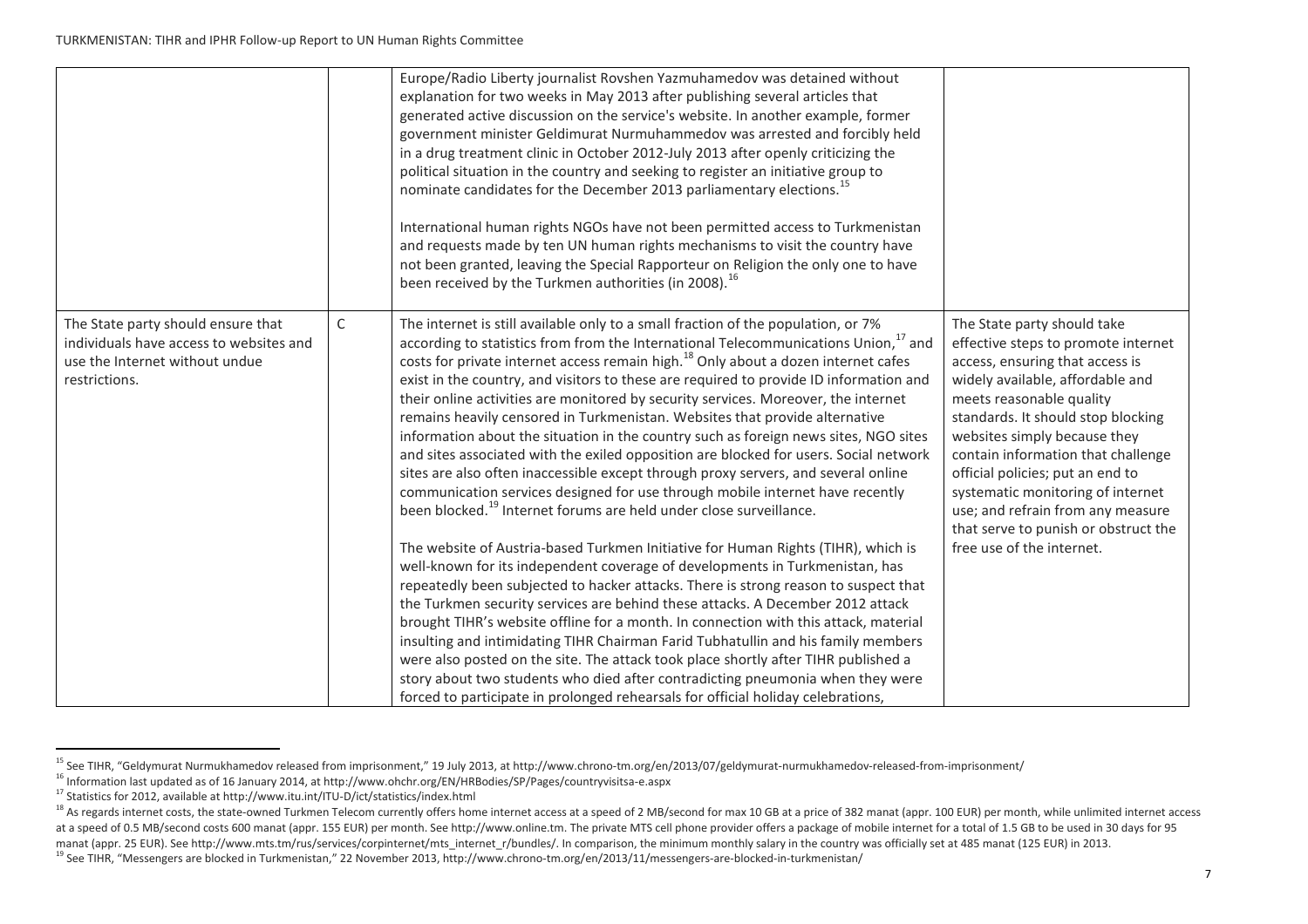|                                                                                                                                                                                                                                                                                                                                                                   | dressed in light clothes despite chilly weather.                                                                                                                                                                                                                |                                                                                                               |
|-------------------------------------------------------------------------------------------------------------------------------------------------------------------------------------------------------------------------------------------------------------------------------------------------------------------------------------------------------------------|-----------------------------------------------------------------------------------------------------------------------------------------------------------------------------------------------------------------------------------------------------------------|---------------------------------------------------------------------------------------------------------------|
| The Committee, therefore, urges the<br>State party to take all necessary steps to<br>ensure that any restrictions on the<br>exercise of freedom of expression fully<br>comply with the strict requirements of<br>article 19, paragraph 3, of the Covenant<br>as further set out in its general<br>comment No. 34 (2011) on freedoms of<br>opinion and expression. | As described above, freedom of expression remains seriously restricted in<br>Turkmenistan and no adequate steps have been taken by the authorities of the<br>country to address problems in this area and ensure compliance with article 19 of<br>the Covenant. | The State party should take<br>adequate measures to implement<br>the recommendation made by the<br>Committee. |

### **Explanation of the grades used:**

## **Grade A: Implementation satisfactory:**

A1: Recommendation(s) fully implemented

A2: Recommendation(s) mostly implemented

#### **Grade B: Implementation partially satisfactory:**

B1: Some progress has been achieved on implementing the recommendation(s), but additional measures are needed

B2: Some initial steps have been taken in response to the recommendation(s), but considerable additional measures are needed

## **Grade C: State response not satisfactory:**

C: No measures have been taken by the State party to implement the recommendation(s)

**\*\*\***